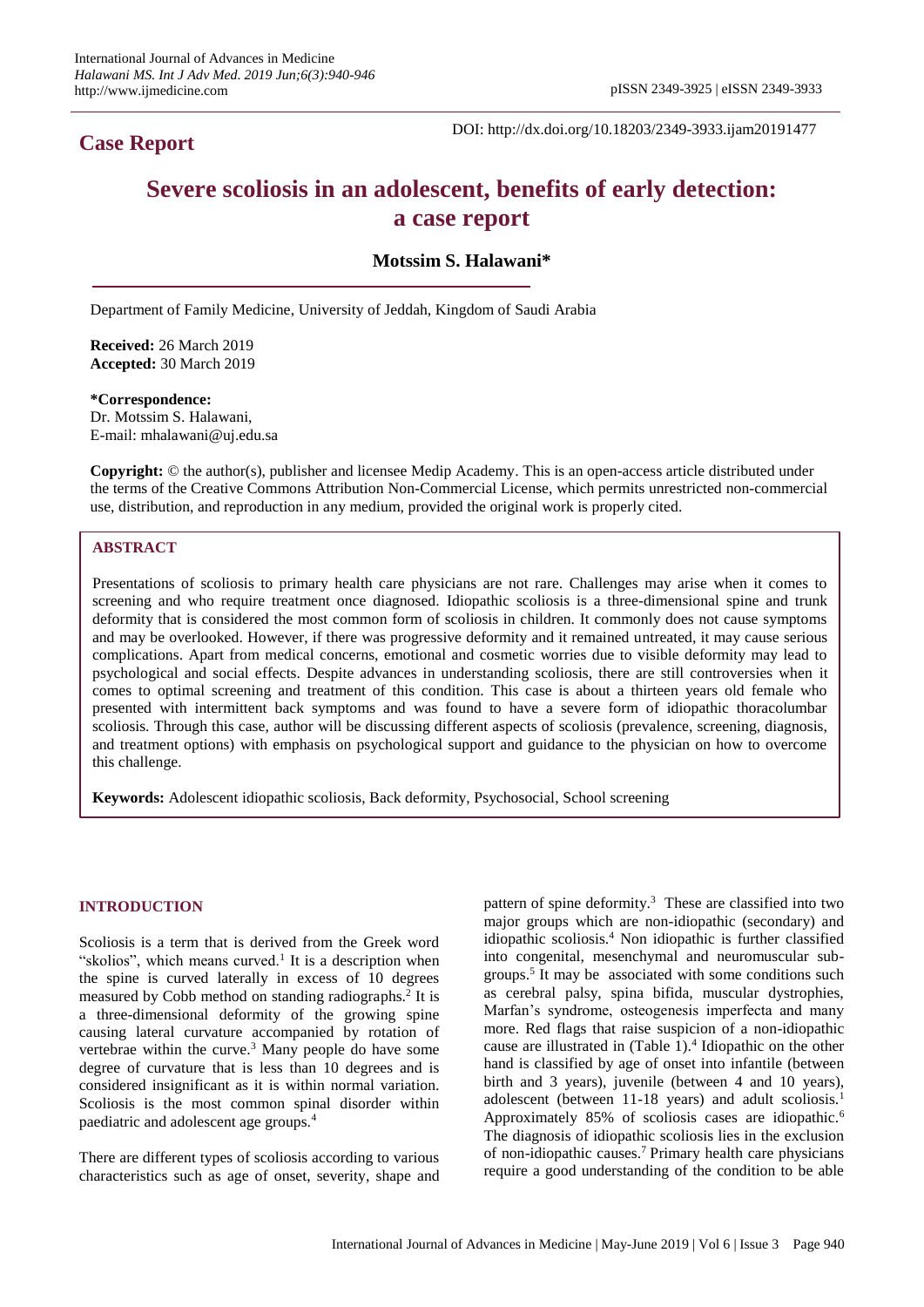to differentiate the stable patient who may be observed compared to those who have severe scoliosis or are at risk of progression and require referral for treatment. Lack of such knowledge may lead to unnecessary referrals or treatments for those who have minor scoliosis and add financial burden or even marked anxiety for the patient and their family. In contrast, delayed referrals of those who are at increased risk of progression may lead to increase morbidity.<sup>8</sup>

# **Table 1: Red flags suggestive of possible non idiopathic cause.**

| <b>Red flags</b>                                     |  |  |
|------------------------------------------------------|--|--|
| Sever pain                                           |  |  |
| Having abnormal neurological signs                   |  |  |
| Presence of a left sided thoracic curve              |  |  |
| Sudden rapid progression in previously stable curve  |  |  |
| Stigmata of other clinical syndromes associated with |  |  |
| non-idiopathic causes                                |  |  |

This report was on a young female who presented with intermittent non-specific back discomfort for a few months. Upon physical examination and imaging, it was confirmed that she had a sever thoracolumbar scoliosis of double curve cobb angle 88 degrees in thoracic and 56 degrees in lumbar regions. The purpose of this case is to review and discuss the approach to such presentations, provide insight on the different aspects of adolescent idiopathic scoliosis (AIS) with focus on the importance of early detection and the role of psychological intervention for the patient and their family when it comes to management. Informed consent has been obtained from the patient to conduct this case report.

#### *Idiopathic adolescent scoliosis (AIS)*

Adolescent idiopathic scoliosis (AIS) is considered the most common form, affecting up to 2-3% of adolescents.<sup>9</sup> Approximately, 10% of diagnosed AIS progress and require medical intervention.<sup>5</sup> Although the male to female ratio for developing scoliosis is roughly similar for minor scoliosis, females have up to 10-fold chance of having progressive disease.<sup>10</sup> AIS appears in otherwise healthy individuals, the exact underlying pathophysiological cause is unknown (Table 2). Nevertheless, a genetic role is generally accepted.<sup>3</sup> Studies have shown a higher prevalence of developing and or having progressive scoliosis compared to the general population if both parents had the condition.<sup>11</sup> However, there is still lack of understanding and evidence as to the exact mode of inheritance. More studies are required to this regard and genetic testing is not recommended.

In many cases of AIS, there are no specific symptoms and it may easily be overlooked. Physical signs may be more obvious as the scoliosis progresses. School screening for early detection have long been implemented for asymptomatic school aged children at ages between 10-14.<sup>3</sup> Most significant curvatures can be detected at the peak of adolescent growth by age of 10. The aim of early detection is to treat and reduce progression of spine curvature during adolescent growth period.<sup>8</sup>

#### **Table 2: Adolescent idiopathic scoliosis facts.**

| <b>Facts</b>                                                                                                       |  |  |
|--------------------------------------------------------------------------------------------------------------------|--|--|
| Underlying cause is unknown (idiopathic)                                                                           |  |  |
| It affects 2-3% of adolescents                                                                                     |  |  |
| Most significant curves can be detected at peak of<br>growth by 10 years of age                                    |  |  |
| 90% of thoracic curves are to the right                                                                            |  |  |
| Rapid curve progression is an increase by $10^{\circ}$ or more<br>in few months                                    |  |  |
| Females have 10x risk of curve progression                                                                         |  |  |
| Approximately, 10% of diagnosed have curve<br>progression requiring intervention                                   |  |  |
| It may lead to psychological and social effects                                                                    |  |  |
| Factors for curve progression-magnitude of curve on<br>presentation, female gender, and future growth<br>potential |  |  |
| Studies have shown curves of less than 30 <sup>°</sup> at bone<br>maturity are unlikely to progress. <sup>12</sup> |  |  |

Screening is mainly carried out by preforming a physical examination using the 'forward bending test' also known as the Adams's bending test. $3$  It is a simple test that aims to detect visible external abnormalities such as asymmetry in the spine, shoulders, scapula, waistline, and hips, lumbar or rib humps (Figure 1).<sup>5</sup>



\*Reproduced with permission from Dr. C. Stizel 15.

#### **Figure 1: Common physical signs of scoliosis.**

In conjunction, the use a scoliometer to help quantify the angle of trunk rotation is of benefit.<sup>13</sup> Values between  $5-9$ degrees prompts re-examination within 6 months, but a value of 10 degrees or more indicate a need for radiograph evaluation (Table 3).<sup>14</sup> Both of these tools guide clinical decision making at this stage. Once an abnormality is detected, the patient is then referred to his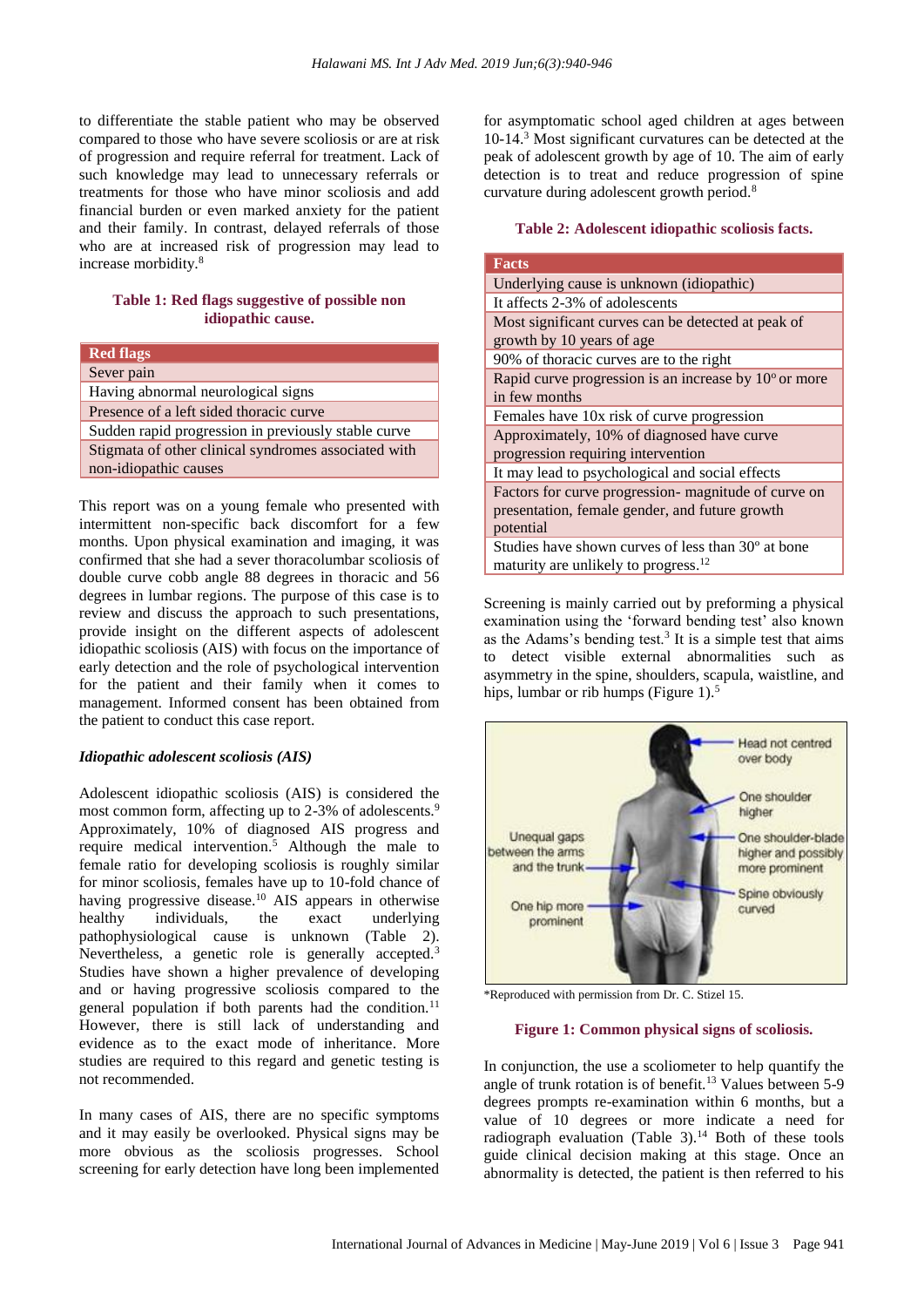primary care physician for further evaluation which may include an initial spine X-rays to confirm the diagnosis.

#### **Table 3: Referral for spine X-rays.**

| <b>Indications</b>                                 |  |
|----------------------------------------------------|--|
| Symptomatic patients                               |  |
| Presence of obvious sever spine deformity          |  |
| Presence of rib hump, asymmetry                    |  |
| Scoliometer measurement of greater than 10 degrees |  |
|                                                    |  |

Evaluation is by a single standing posteroanterior view of full spine Xray with cobb angle and Risser grade measurements.<sup>5,16</sup>

Although school screening for scoliosis is considered a simple, inexpensive, non-invasive, easily accessible and tolerated by patients, in recent years there have been many controversies on its efficacy. Concerns included the financial burden of unnecessary referrals, over radiation exposure, patient anxiety and overtreatment in insignificant mild forms.4,8,9 In the United States for example, screening for scoliosis is not implemented in all states and is now similar in other countries. The U.S. Preventative Services Task Force (USPSTF) current recommendations concluded that "there is insufficient evidence to support screening efficacy."<sup>8</sup> Saying that, various approaches to screening are implemented depending on the American state, some recommend, legislate while others do not recommend screening. The same is applied worldwide, some countries have no formal screening programs and others mandate it by law such as Japan.<sup>17</sup>

Scoliosis diagnosis is confirmed by preforming a standing posteroanterior spine X-rays.<sup>16</sup> The extent of severity is determined by the degree of the curvature with a Cobb angle measurement. That is conducted by marking the most tilted vertebra above and below the apex of the curve, drawing two perpendicular lines to the top and lower vertebra, intersecting angle is the cobb angle.<sup>16</sup> Mild scoliosis is when the angles are between 10 and 20 degrees. Cobb angle of more than 25 degrees or 10-20 degrees that have progressed within 6 months is considered moderate. Sever scoliosis is classified as angles of over 40 degrees or those with rapidly progressive curvatures.<sup>3</sup> If there were any red flags such as a left sided thoracic curve, magnetic resonance imaging (MRI) is indicated to exclude non idiopathic causes.

Factors to consider when it comes to the potential for scoliosis progression include severity of curvature on presentation (higher cobb angle), sex (female) and growth potential.4,5 Growth potential can be assessed by the Risser grade and the Tanner stage. The Risser grade is radiographic measurement of the ossification of iliac apophysis. It is calculated on a 0-5 scale, the higher the grade meaning the less growth potential (Table 4). $5,16$  The usual progression is from stages 1-5 during a two year period.<sup>16</sup> The time of maximum progression coincides with Tanner stages 2 and 3, that is after the onset of pubertal growth spurt.<sup>6</sup> The Risser grade is considered to be a better predictor of growth potential.

**Table 4: Risser grade for growth potential.**

| <b>Risser grade</b> | <b>Estimation of bony fusion at iliac</b><br>apophysis |
|---------------------|--------------------------------------------------------|
| $\overline{0}$      | No ossification $(0\%)$                                |
|                     | 25% ossification                                       |
| $\mathfrak{D}$      | 26-50% ossification                                    |
| 3                   | 51-75% ossification                                    |
|                     | 76-100% Ossification                                   |
| 5                   | Complete ossification (100%)                           |

Principles of treatment of scoliosis depend on the severity and the primary goal is to prevent curve progression. $4-6,16$ Spinal surgery and bracing are treatments proven to alter the curvature and natural history of scoliosis while less evidence is associated with chiropractor care and specific physical therapy. Mild forms (cobb angle of less than 20º) of non-progression deformities are usually benign and treated by physiotherapy and watchful observation. Moderate cases (cobb angle of more than 25º or have progressive curve) are treated with conservative measures which include physiotherapy and bracing. Few reported studies have shown success with spinal manipulation therapy in moderate scoliosis, however it remains controversial and lacking evidence.<sup>18</sup> Sever scoliosis (cobb angle of more than 40º) and those with rapidly progressive curvatures usually require surgical correction. For optimal management, psychological support for the adolescent is of vital importance through all cases of scoliosis. Depending on the severity, the psychological and social effects of the illness can be significant.<sup>8</sup>

## **CASE REPORT**

Thirteen-year-old girl presented with intermittent vague back discomfort for a few months. It was described as an "ache" rather than pain, mainly in the lumbar region. However, few weeks prior to her presentation, she found it a bit uncomfortable to sleep on her back and preferred to sleep on her left side instead. While her mother inspected her back, she questioned whether there was a shoulder asymmetry and hence their presentation. The patient denied any previous injuries, neurological symptoms or other red flags.

Upon presentation, she was one-year post menarche and was morbidly obese. Her past medical history was uneventful apart from congenital hypothyroidism for which she has been taking oral thyroxine replacement since birth. She had no previous surgical history. She was physically active and participated in few sport activities. There was no family history of scoliosis or other significant medical conditions. There was no history of emotional or psychological distress. She was developing well with good performance in school, interpersonal skills and had supportive family and friends.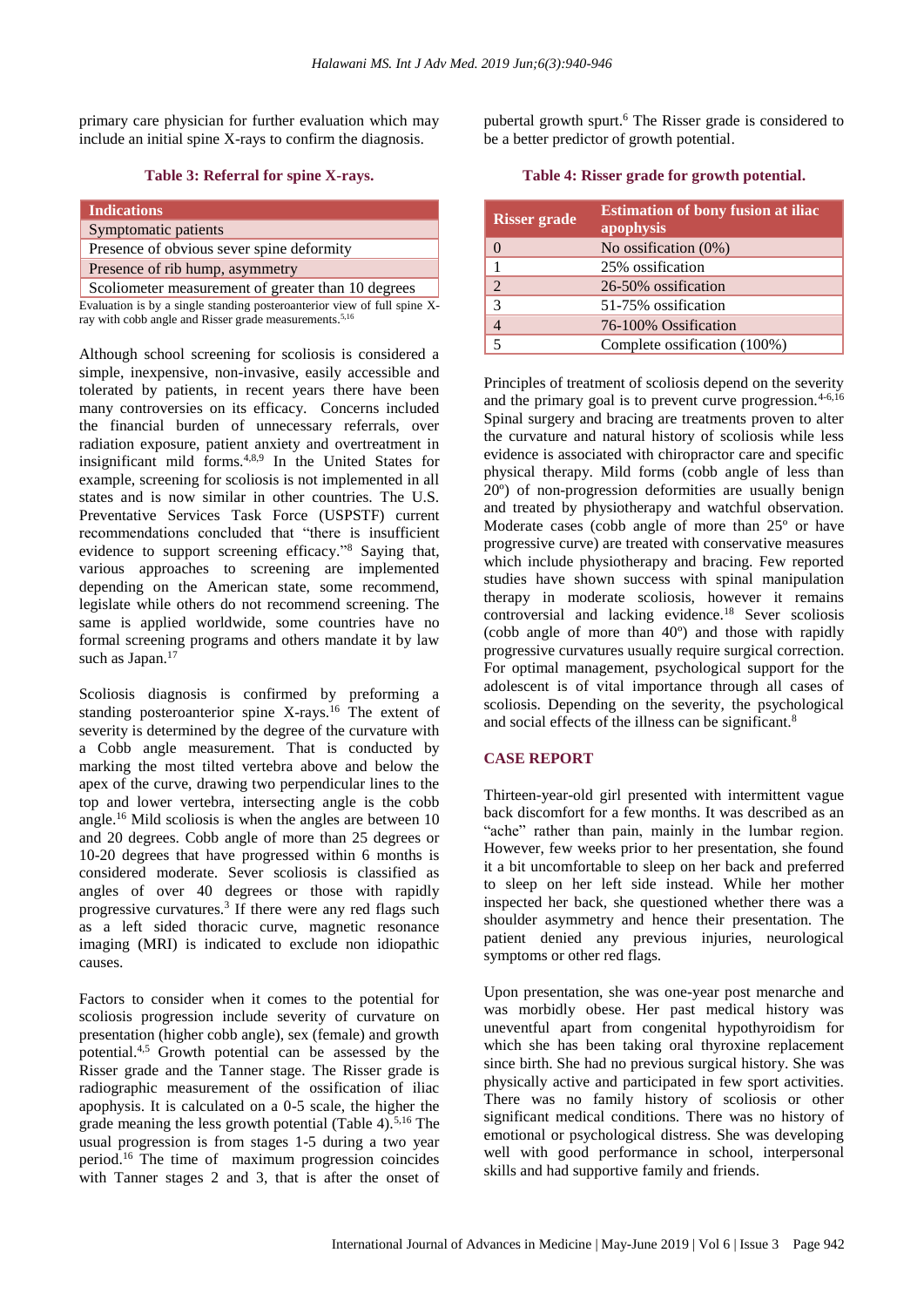On examination, she seemed anxious but a healthy appearing adolescent otherwise. Vitals were all within normal limits, BMI 31. Upon inspection, her gait seemed lurched to the left side. There was asymmetry between her shoulders with more elevation on the right side and minimal waistline asymmetry. No bony tenderness. Adams bending test confirmed a prominent scoliotic spine deformity and a right thoracic hump. Neurological examination grossly intact. Cardiovascular and respiratory examination were also unremarkable.



Initial radiograph confirming diagnosis: double curve scoliosis with thoracic cobb angle 88 degrees and 56 degrees in lumbar region.

#### **Figure 2: Spinal radiograph.**

She was referred for spine X-rays to further evaluate the prominent scoliotic signs. This confirmed a right sided S shaped thoracic curve between T2-12 of 88º cobb angle and a left lumbar curve between L1-L4 with cobb angle 48º (Figure 2).

The patient and her family were very anxious about the diagnosis and the possibility of having a major surgery. As the patient's symptoms were mild and non-specific, they accounted it to muscular origin or growth related. They had no previous knowledge of scoliosis, no screening was conducted at school or self-detection awareness for scoliosis was ever heard of. They kept asking "why does she have this illness?" and "how come it was not picked up at an earlier age?". The emotional distress was evident and there was a need for ongoing counselling. This was an important aspect of the patient's management through to recovery. Due to the extent of her thoracic curvature, a respiratory complication may arise due to the anatomic disruption. Her lung function test confirmed a mild restrictive pattern. Initially she denied any respiratory symptoms but upon further questioning, she did admit of occasionally finding it difficult to breath but didn't think much of it. All her other pre-operative assessments were unremarkable. Thorough explanation of the illness was provided in the form of verbal and written documentation. Discussions raised with the patient and their family regarding the need for surgery and agreed for an orthopaedic surgeon referral. She ultimately underwent spine fusion surgery with good outcome of alignment (Figure 3). To help her recovery, she also received ongoing physiotherapy, psychological therapy together with lifestyle modification strategies to further tackle her obesity.



**Figure 3: Pre and post-operative radiographs. A) Pre-operative scoliosis, B) Post-spinal fusion surgery.**

#### **DISCUSSION**

This patient is considered one of the unlucky 10% of cases being diagnosed with AIS at such severity. It was very severe that it was clear, surgical intervention was mandated for her recovery. If left untreated, there were risks for further curvature progression, pulmonary complications and psychological illness related to the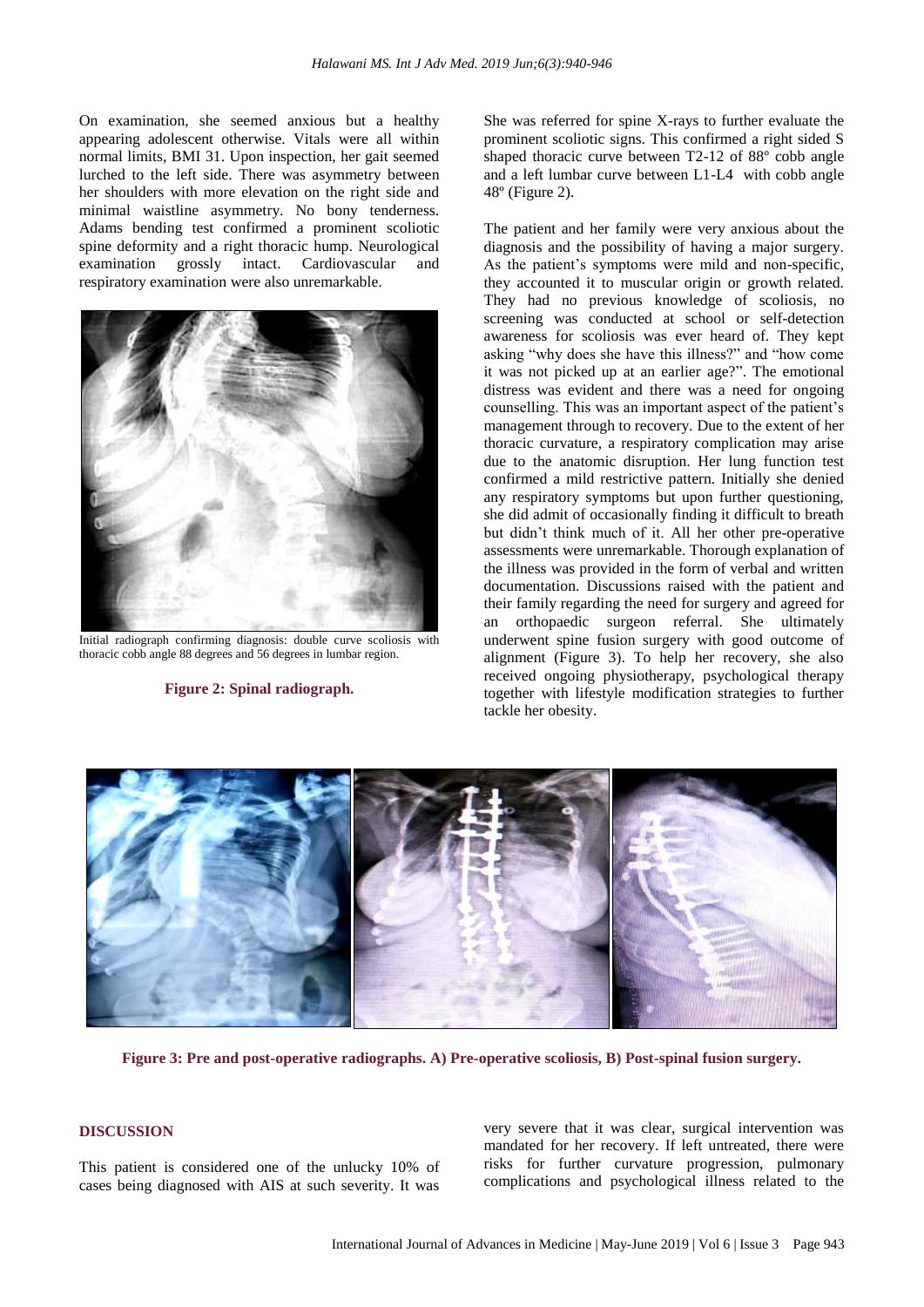physical deformity. Undergoing such invasive surgery is not easy and leading to her recovery the psychological impact of such journey had an enormous effect not only on the adolescent patient but also her loved ones. Careful attention to this anxiety is a skill that carries the patient to a faster recovery and improves their well-being. Without doubt, most likely she had unnoticed scoliosis features that along the last two years had rapidly progressed and only symptoms prompted her presentation. The question is, what could have been done to detect her illness earlier and yield an overall better outcome?

Thoracic cage deformity is associated with spinal deformity in AIS.<sup>19</sup> The higher the magnitude of the curvature, the more anatomical alterations of the thoracic cavity. This may lead to lung compression resulting in less volume and compliance. Pulmonary impairment due to spinal deformity in itself is an indication for surgery.<sup>19</sup> Many studies have shown a relationship between progressive sever scoliosis and decreased pulmonary function.<sup>20</sup> However, researchers have found more correlation between the degree of the thoracic cobb angle and pulmonary function in early-onset scoliosis and not AIS.<sup>21</sup> When curves are at 100º or greater, life threatening effects on pulmonary functions may occur.<sup>22</sup> As this patient had a thoracic cobb angle of close to 90º and due to the risk of postoperative pulmonary complications, lung function tests were included in the preoperative assessments, showing only a mild restrictive pattern.

Although invasive surgical intervention is the treatment for AIS, it carries negative psychological consequences itself.4,9,23 AIS patients are at higher risk of developing psychological conflicts such as having negative body image, low self-esteem and mental disorders including anxiety.<sup>23</sup> Studies have shown that even after surgical intervention and correction of the spinal deformity, some patients experience lower body image persisting for few years.<sup>24</sup> Rullander AC et al, examined stress symptoms within AIS patients pre and post-surgery and its correlation with post-operative pain.<sup>25</sup> It has concluded that although anxiety and depression rates were higher in the pre-operative stage than 6 months post-surgery, preoperative stress correlated with post-operative pain. This signified the importance of pre-operative stress reduction for better outcomes.<sup>25</sup>

Adolescents after spinal surgery are unable to engage back in their normal activities for up to a year or even longer in some cases. Limitation of physical activity such as playing sports carries further anxiety for the adolescent as they feel set apart from their peers.<sup>3</sup> Social impairment and negative body image are concerns in the postoperative period. Although both genders are affected, females are more prone. Noonan et al reported that postsurgical treatment period, there were high rates of negative body image and depression within this group.<sup>26</sup>

Early detection of scoliosis is of paramount importance for a healthy future. As it is shown by this case, if this patient had screening by age of 10 and 12 years of age or if there was any awareness about the condition, early detection and use of conservative treatments could have proved a better outcome. This also might have reduced the psychological burden associated with going through invasive treatment. Despite controversies and discouragement of school scoliosis screening, this is still practiced in some areas worldwide.<sup>27</sup>

Proposals addressing this issue are contraindicatory. Existing recommendations in support of screening are centred on moderate evidence while recommendations against it are grounded on lower quality evidence.<sup>27</sup> Screening by the Adams forward test alone have shown to be inadequate due to the low specificity in certain curves and led to increased referrals, hence the addition of scoliometer measurement is considered more practical.4,6,9,27 Moreover, Grivas TB et al, reported a more efficient screening by the use of a sitting forwardbending position, providing a better assessment of trunk asymmetry with a more stable posture demonstrating a better surface spinal deformity.<sup>28</sup> To reduce the cost effectiveness and inappropriate radiation exposure, suggestions have been laid out to minimize the risks. Leone A et al, proposed a two-step approach to school screening providing improved sensitivity and specificity.<sup>29</sup>

Awareness programs are of benefit as they provide education on the illness and target the individual and their family by familiarizing them on possible AIS signs and when to seek medical review. In Australia for example, after the screening program was abandoned, The Spine Society of Australia introduced the 'National Self-Detection Program' for Scoliosis, which is endorsed by the government and the Royal Australian College of Physicians.<sup>30</sup> This program works by direct distribution of a scoliosis fact sheet in the schools for the target age groups in years 5 and 7 (10-12 years of age). Moreover, in corporation to this method, further educational programs are implemented for family physicians and radiologists.<sup>30</sup>

# **CONCLUSION**

AIS is the most common form of scoliosis. If diagnosed late, progressive deformity may lead to both medical and psychological complications. Practice of medicine nowadays aims at prevention more than treatment. Early detection of AIS is of paramount importance, the target group being adolescents at 10-14 years of age. It provides early conservative treatment options aiming at reducing curvature progression and better overall well-being. Optimal management regardless of the stage of scoliosis, requires an individualized approach and exploration of the psychological impact of the illness on the patient and their family. Despite controversies with school screening programs, modifications to such programs and or implementation of other awareness strategies do help.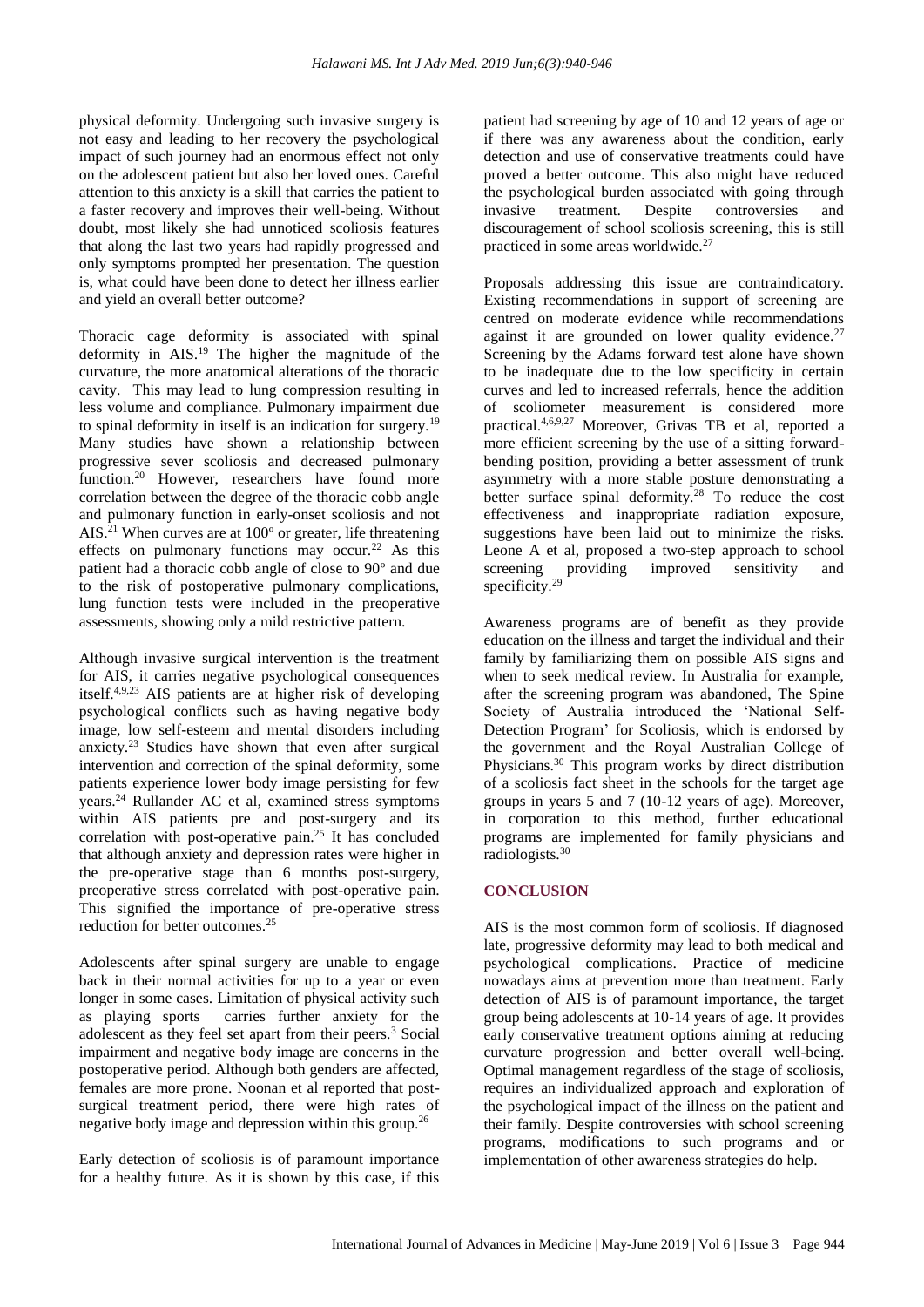*Funding: No funding sources Conflict of interest: None declared Ethical approval: Not Required*

#### **REFERENCES**

- 1. Konieczny MR, Senyurt H, Krauspe R. Epidemiology of adolescent idiopathic scoliosis. J Children's Orthopaedics. 2012;7(1):3-9.
- 2. Kane WJ. Scoliosis prevalence: a call for a statement of terms. Clin Orthopaedics Related Res. 1977;126:43-6.
- 3. Napierkowski DB. Scoliosis: a case study in an adolescent boy. Orthopaedic Nursing. 2007;26(3):147-55.
- 4. Horne JP, Flannery R, Usman S. Adolescent idiopathic scoliosis: diagnosis and management. Am Fam Physician. 2014;89(3):193-8.
- 5. Reamy BV, Slakey JB. Adolescent idiopathic scoliosis: review and current concepts. Am Fam Physician. 2001;64(1):111.
- 6. Smith JR, Sciubba DM, Samdani AF. Scoliosis: a straightforward approach to diagnosis and management. J Am Acad PAs. 2008;21(11):40-8.
- 7. Grivas TB, Vasiliadis E, Chatziargiropoulos T, Polyzois VD, Gatos K. The effect of a modified Boston brace with anti-rotatory blades on the progression of curves in idiopathic scoliosis: aetiologic implications. Ped Rehab. 2003;6(3- 4):237-42.
- 8. Grossman DC, Curry SJ, Owens DK, Barry MJ, Davidson KW, Doubeni CA, et al. Screening for adolescent idiopathic scoliosis: US preventive services task force recommendation statement. JAMA. 2018;319(2):165-72.
- 9. Kotwicki T, Chowanska J, Kinel E, Czaprowski D, Tomaszewski M, Janusz P. Optimal management of idiopathic scoliosis in adolescence. Adolescent Heal Med Therapeutics. 2013;4:59.
- 10. Tan KJ, Moe MM, Vaithinathan R, Wong HK. Curve progression in idiopathic scoliosis: follow-up study to skeletal maturity. Spine. 2009;34(7):697- 700.
- 11. Ogilvie J. Adolescent idiopathic scoliosis and genetic testing. Current Opinion Pediatrics. 2010;22(1):67-70.
- 12. Weinstein SL, Ponseti IV. Curve progression in idiopathic scoliosis. J Bone Joint Surg. Am Volume. 1983;65(4):447-55.
- 13. Roach JW. Adolescent idiopathic scoliosis. Orthopedic Clin North Am. 1999;30(3):353-65.
- 14. Greene WB. Essentials of Muskoskeletal care. 2nd ed. Rosemont, IL: American Academy of Orthopaedic Surgeons; 2001:696-699.
- 15. Scoli Smart. The 5 most common symptoms of Scoliosis and how to intervene, 2018. Available at: https://www.treatingscoliosis.com/blog/5-mostcommon-scoliosis-symptoms/. Accessed 11 March 2019.
- 16. Greiner KA. Adolescent idiopathic scoliosis: radiologic decision-making. Am Fam Physician. 2002;65(9):1817-22.
- 17. Grivas TB, Wade MH, Negrini S, O'Brien JP, Maruyama T, Hawes MC, et al. SOSORT consensus paper: school screening for scoliosis. Where are we today?. Scoliosis. 2007;2(1):17.
- 18. Francio VT. Utilization of Spinal manipulation in a case of adolescent idiopathic scoliosis (AIS). J Spine. 2016;5(4).
- 19. Johari J, Sharifudin MA, Ab Rahman A, Omar AS, Abdullah AT, Nor S, et al. Relationship between pulmonary function and degree of spinal deformity, location of apical vertebrae and age among adolescent idiopathic scoliosis patients. Singapore Med J. 2016;57(1):33.
- 20. Johnston CE, Richards BS, Sucato DJ, Bridwell KH, Lenke LG, Erickson M. Spinal deformity study group- correlation of preoperative deformity magnitude and pulmonary function tests in adolescent idiopathic scoliosis. Spine. 2011;36(14):1096-102.
- 21. Redding G, Song K, Inscore S, Effmann E, Campbell R. Lung function asymmetry in children with congenital and infantile scoliosis. Spine J. 2008;8(4):639-44.
- 22. Miller NH. Cause and natural history of adolescent idiopathic scoliosis. Orthopedic Clin. 1999;30(3):343-52.
- 23. Talić G, Ostojić L, Novaković Bursać S, Nožica-Radulović T, Stevanović-Papić Đ. Idiopathic scoliosis from psychopathological and mind-body medicine perspectives. Psych Danubina. 2016;28(4):357-62.
- 24. Auerbach JD, Lonner BS, Crerand CE, Shah SA, Flynn JM, Bastrom T, et al. Body image in patients with adolescent idiopathic scoliosis: validation of the body image disturbance questionnaire-scoliosis version. JBJS. 2014;96(8):e61.
- 25. Rullander AC, Lundström M, Lindkvist M, Hägglöf B, Lindh V. Stress symptoms among adolescents before and after scoliosis surgery: correlations with postoperative pain. J Clin Nursing. 2016;25(7- 8):1086-94.
- 26. Noonan KJ, Dolan LA, Jacobson WC, Weinstein SL. Long-term psychosocial characteristics of patients treated for idiopathic scoliosis. J Pediatric Orthopaedics. 1997;17(6):712-7.
- 27. Negrini S, Donzelli S, Aulisa AG, Czaprowski D, Schreiber S, Mauroy JC, et al. SOSORT guidelines: orthopaedic and rehabilitation treatment of idiopathic scoliosis during growth. Scoliosis Spinal Dis. 2018;13(1):3.
- 28. Grivas TB, Vasiliadis ES, O Brien JP. How to improve the effectiveness of school screening for idiopathic scoliosis. Studies Heal Tech Informatics. 2008;135:115.
- 29. Leone A, Aulisa A, Perisano C, Re T, Galli M. Advantages of a two-step procedure for school-